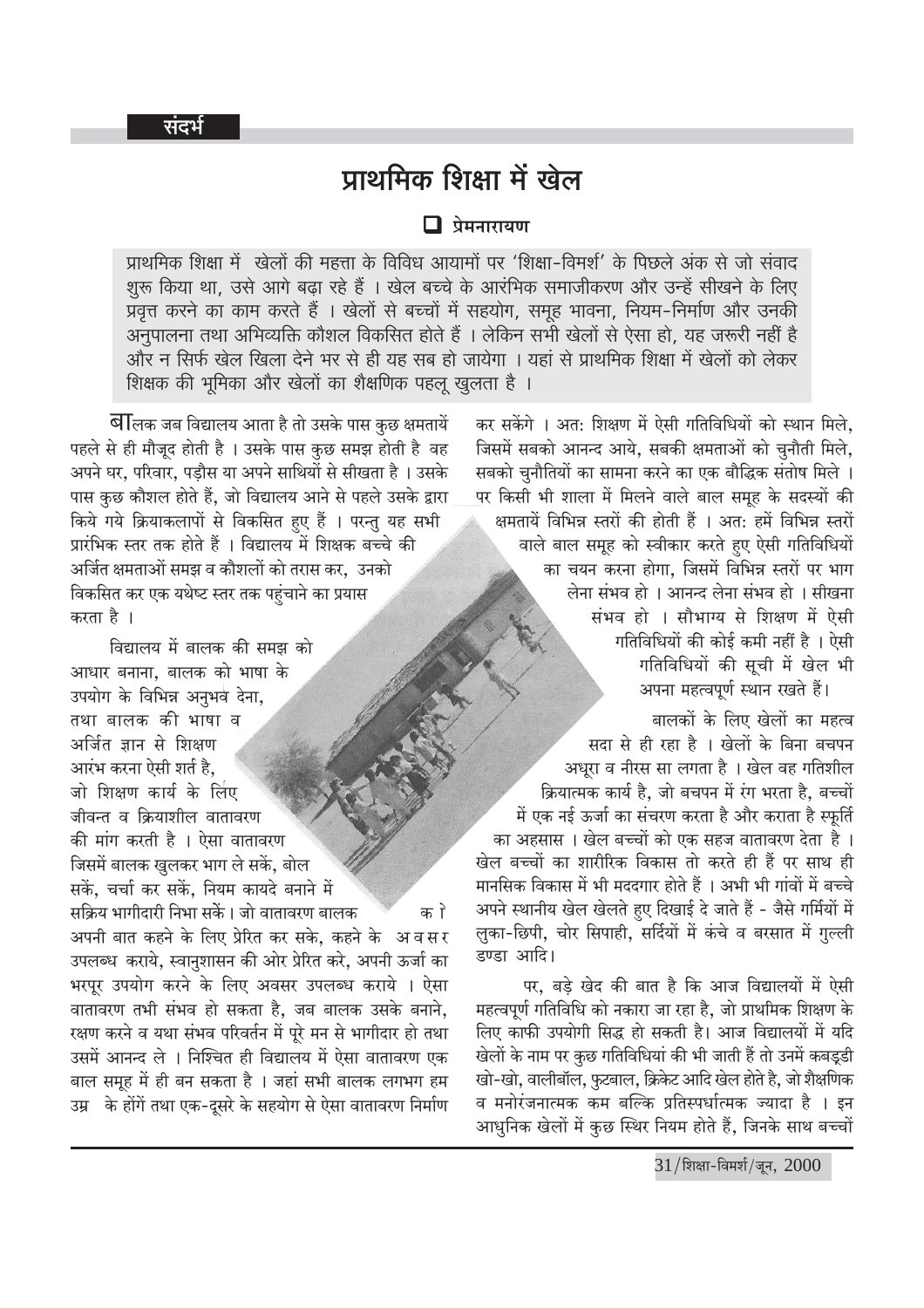सहयोग करना, दूसरे बालकों की बातें ध्यान से सुनना, उसके क्रिया कलापों को आवश्यकतानसार ध्यान से देख पाना. अपनी बारी का इन्तजार करना तथा इन्तजार के दौरान चल रही गतिविधियों में रुचि बनाये रख पाना आदि । ये सब चीजें खेल के माध्यम से स्वत: ही होती चली जाती हैं ।

(तीसरी) बालक की भाषाई क्षमताओं के विकास में सहायक होने के लिए यह आवश्यक है कि अध्यापक उसकी वर्तमान क्षमताओं को जाने. उसके स्वभाव. रुझानों को समझे. उसकी संपूर्ण समझ व मानसिक तथा नैतिक विकास की वर्तमान स्थिति का एक खाका अपने मन में बनाये । खेलों में बालक अपनी सहज अवस्थाओं में होते हैं। अत: बालक के साथ खेलने में यह सब कर पाना शिक्षक के लिए सहज ही संभव हो पाता है। जिस

> शिक्षक ने यह सब ठीक तरह से समझ लिया. वह शिक्षक बच्चों के लिए शैक्षणिक कार्यक्रम ठीक से बना पाया है और लागू कर पाया है ।

> (चौथी) खेलों के अपने नियम कायदे होते हैं । खेल में भाग ले रहे सभी बालकों के लिए उनको जानना. मानना व पालन करना आवश्यक है । इस बात में भाषा शिक्षण तथा नैतिक विकास की असीम संभावनाएं छिपी हुई हैं । बालक इन नियम कायदों को सुनने बताने में भाषा का जीवन्त सटीक उपयोग करता है । उनके मानने में स्वीकृति विधान पर स्वेच्छा से चलने की प्रवृत्ति के विकास के बीज है । उनको तोडने पर बहस और विवाद नियमों के औचित्य पर बहस तथा कानून के समक्ष समानता सीखने के उदाहरण हैं।

> परिस्थिति विशेष में उन पर विचार करके उनको बदलना लोकतांत्रिक

संविधान निर्माण की प्रक्रिया का बीज रूप है । खेलों के माध्यम से इन सारी चिंतन प्रक्रियाओं तथा व्यवहारों के विकास का सफल प्रयास संभव है ।

(पांच) खेलों में बच्चे आपस में साथी बनाते हैं, समूह बनाते हैं, आपसी सहयोग करते हैं इससे बालक की समाजीकरण की प्रक्रिया शुरू होती है ।

(छह) खेल के दौरान बच्चों में कई बार आपसी छुट-पुट

को छेड़खानी करने का अधिकार नहीं होता। दूसरी बात ये खेल किसी प्रतिस्पर्धा में भाग लेने की भावना से खेला जाता है. जिससे एक सहज वातावरण नहीं बन पाता । तीसरी बात ये खेल बच्चों के परिवेश के नहीं होते. अत: ज्यादातर बच्चे इन से बाहर ही रहते हैं । यदि प्राथमिक शिक्षा में शैक्षणिक गतिविधि के रूप में स्थानीय या ऐसे खेलों को शामिल किया जाये जिनमें अधिक से अधिक बच्चे भाग ले सकें तो इनके माध्यम से विद्यालय में पीछे वर्णित वातावरण बनेगा। इन खेलों में बालकों में कई प्रकार की क्षमताओं, दक्षताओं व कौशलों के विकास की असीम संभावनायें छिपी हई हैं जिनमें से कुछ का जिक्र मैं यहां कर रहा हूं जो मुझे दिगन्तर विद्यालयों में बच्चों में विकसित होती हुई नजर आई है ।

(एक) बालक जब विद्यालय में आता है तो वह अकेला

होता है। उसे शाला में एक ऐसे वातावरण की आवश्यकता होती है जिसमें वो सहज रह सके। यह तभी संभव है जब यह वातावरण भय रहित हो तथा शिक्षक के साथ बालक के सहज स्नेहपूर्ण संबंध हों। बालक जैसा है उसको अपने संपूर्ण व्यक्तित्व के साथ स्वीकारे जाने का बोध हो । इस प्रकार के वातावरण में बालक शिक्षक से अपने मन की बात कह देता है । वह शिक्षक से कई प्रकार के प्रश्न पछता है जिससे उसमें जिज्ञासा बढती है और बढता है आत्म विश्वास । इस प्रकार का वातावरण तभी बन सकता है जब शिक्षक और बालक साथ साथ खेलें । शिक्षक भी खेल में वह सब क्रियाकलाप करे जो बालक करते । तो बालक को शिक्षक में एक अपनापन लगता है । और बालक शिक्षक के नजदीक आने की ज्यादा से ज्यादा कोशिश करता है ।

(दो) बालक जब विद्यालय में

आते हैं तो अकेले अकेले आते हैं । वे एक दूसरे को जानते पहचानते हो सकते हैं, उनमें कुछ खेल में साथी भी रहे हो सकते हैं पर यह नहीं कहा जा सकता कि उन बालकों का पहले से ही सीखने में प्रवृत्त एक समूह बना हआ है। सीखने के लिए, सार्थक गतिविधियां चलाने के लिए आवश्यक है, कि बालकों का एक सीखने में प्रवृत्त समूह बने । किसी समूह में काम करने के लिए बालक के लिए कुछ चीजें समझना, सीखना आवश्यक है। जैसे

हमें सोचना चाहिये कि हम विद्यालय में बच्चों को खेलों की दुनिया से दूर न करें. बल्कि विद्यालयों में विशेषकर प्राथमिक शिक्षा में खेलों के महत्व को स्वीकारते हुए बढ़ावा दें ताकि बालक अपने आपको आनन्दित, उल्लासित, स्फूर्तिवान, हमेशा तरोताजा महसूस करें । विद्यालय को एक कठोर अनशासित, नीरस स्थान के बजाय आनन्द देने वाली. आनन्द के साथ ज्ञान निर्माण की प्रक्रिया में भागीदार संस्थान के रूप में देखें और देखें अपनी उस जगह के रूप में. जहां बालक अपनी बाल क्रीडाओं के साथ आनन्द की हिलोरें लेते हुए ज्ञानार्जन करता है।